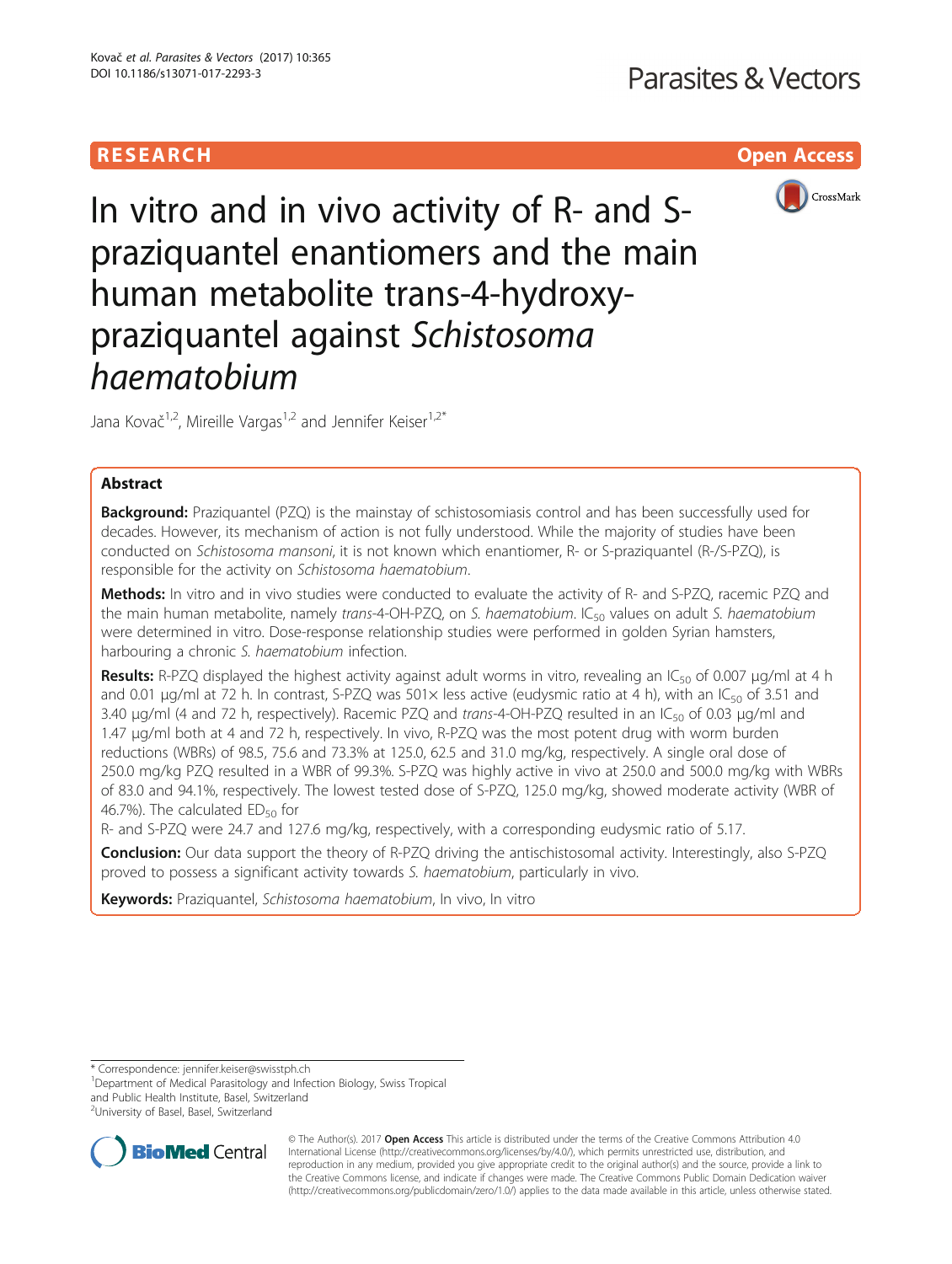# Background

Schistosomiasis is one of the prominent neglected tropical diseases (NTDs), caused by blood-dwelling flukes of the genus Schistosoma. It is affecting over 230 millions of people around the world, mostly concentrated in poor, tropical and subtropical areas [\[1](#page-4-0)–[3](#page-4-0)].

Intestinal schistosomiasis, caused by S. mansoni and S. *japonicum*, manifests with abdominal symptoms (e.g. blood in stool, abdominal discomfort, diarrhoea) and can lead to liver failure [\[4, 5\]](#page-4-0), while S. haematobium causes urinary schistosomiasis, triggering bladder pathology, often resulting in bladder cancer [\[4, 6\]](#page-4-0). In addition, schistosomiasis influences the course and outcome of pregnancy and affects child's intellectual and physiological development [\[7, 8\]](#page-4-0).

Praziquantel (PZQ) is the only effective drug available against schistosomiasis and has been successfully in use for decades [[4, 6](#page-4-0), [9](#page-4-0)–[13\]](#page-4-0). Originating from veterinary medicine and repurposed for human use, it has been thoroughly studied; however, knowledge regarding the mechanism of action is scarce [[9, 11](#page-4-0)]. PZQ is a racemic compound consisting of two enantiomers, R- and S-PZQ [\[9](#page-4-0), [11](#page-4-0)]. While there have been some in vitro and in vivo studies on the activity of PZQ, they mostly studied the racemic drug [\[14](#page-4-0)–[20](#page-4-0)]. In the few studies, which explored the activity of either R- or S-PZQ, the reported findings vary. Nevertheless, most studies reported greater activity of R-PZQ over S-PZQ [[21](#page-4-0)–[24](#page-4-0)]. Staudt et al. [[24](#page-4-0)] suggested that the main metabolite, R-trans-4 hydroxy-praziquantel (trans-4-OH-PZQ), also possesses a high antischistosomal activity on S. mansoni. A similar finding was reported by Xiao et al. [\[25](#page-4-0)] for S. japonicum.

It is worth highlighting that the above-mentioned studies, testing the enantiomeric activity of R- and S-PZQ, were conducted using exclusively *S. mansoni* and *S. japo*nicum. Schistosoma haematobium remains largely unexplored, regardless of the fact that it is responsible for the largest number of infections [\[26\]](#page-4-0). One of the many reasons of negligence might be the life-cycle of the parasite, which is difficult to maintain in laboratory conditions [[27](#page-4-0)–[29\]](#page-4-0). However, drug activity should be carefully elucidated on S. haematobium as well, since there is evidence that the activity of drugs, e.g. PZQ, oxamniquine or metrifonate, differs between species of the parasite [\[18, 30\]](#page-4-0).

In this study, the activity of both PZQ enantiomers, Rand S-PZQ, as well as the racemic drug and the main metabolite (trans-4-OH-PZQ) was assessed on S. haematobium. The activity of all entities was tested in vitro on adult worms and the results were reported as  $IC_{50}$ values. The *S. haematobium* hamster model was used for testing different dosages of R-PZQ and S-PZQ compared with racemic PZQ in vivo.  $ED_{50}$  values were reported and worm burden reductions (WBRs) were compared between different treatment groups of R- and S-PZQ and the control group.

# **Methods**

## Drugs, media and animals

Pure analytes, R-, S- and trans-4-OH-PZQ were kindly supplied by Merck (Darmstadt, Germany). Racemic PZQ was purchased from Sigma Aldrich (Buchs, Switzerland). Drugs for in vitro studies were dissolved in dimethyl sulfoxide (DMSO; Fluka, Buchs, Switzerland). A mixture of 7% (vol/vol) Tween 80 and 3% ethanol (vol/vol) was used to suspend the drugs for in vivo treatment.

For cultivating adult schistosomes, standard RPMI 1640 medium (Life Technologies, Carlsbad, CA, USA) with addition of 5% heat-inactivated foetal calf serum (iFCS), 100 U/ml of penicillin (Life Technologies) and 100 μg/ml of streptomycin (Life Technologies) was used.

Thirty LVG golden Syrian hamsters (male, weight approximately 150 g), infected with approximately 350 cercariae of S. haematobium each, were obtained from the biomedical research institute (NR-21966, Rockville, MD, USA). The animals were kept under controlled conditions (22 °C, 50% humidity, 12/24 h of light and free access to water and rodent diet) to allow development of chronic infection 3 months post-exposure.

# In vitro and in vivo studies

# In vitro studies

Adult worms were tested at a range of 0.01–3.00 μg/ml for R-PZQ and PZQ, at 0.1–30.0 μg/ml for S-PZQ and 0.1–3.0 μg/ml for trans-4-OH-PZQ. Drugs were prepared in medium using serial dilutions in flat bottom 24-well plates (BD, Falcon, Corning, NY, USA). Control wells consisted of 0.3% DMSO, which was the highest concentration of DMSO used to dissolve the drugs. Three months post-infection, S. haematobium-infected hamsters were euthanized with  $CO<sub>2</sub>$  and dissected. Adult worms were collected from hepatic portal and mesenteric veins. Two to three worms, sexes equally represented, were placed per well and each concentration of the drug was tested in duplicates. Worms were incubated at 37 °C and 5%  $CO<sub>2</sub>$  and the phenotypic changes were evaluated 1, 4, 24, 48 and 72 h post-incubation using a motility scale ranging from 3 (normal activity) to 0 (no activity, granularity present).

 $IC_{50}$  values were calculated with CompuSyn® software (version 1.0) from motility values at different concentrations of each drug. The linear correlation coefficient (r value) reflects the conformity of the experimental data. The eudysmic ratio was calculated using the following formula:  $IC_{50}$  distomer/I $C_{50}$  eutomer, where R-PZQ is the eutomer and S-PZQ the distomer.

# In vivo studies

Infected S. haematobium hamsters in groups of 3–4 were treated 3 months post-infection with a single oral dose of 250.0 mg/kg PZQ, 125.0 mg/kg R-PZQ, 62.5 mg/kg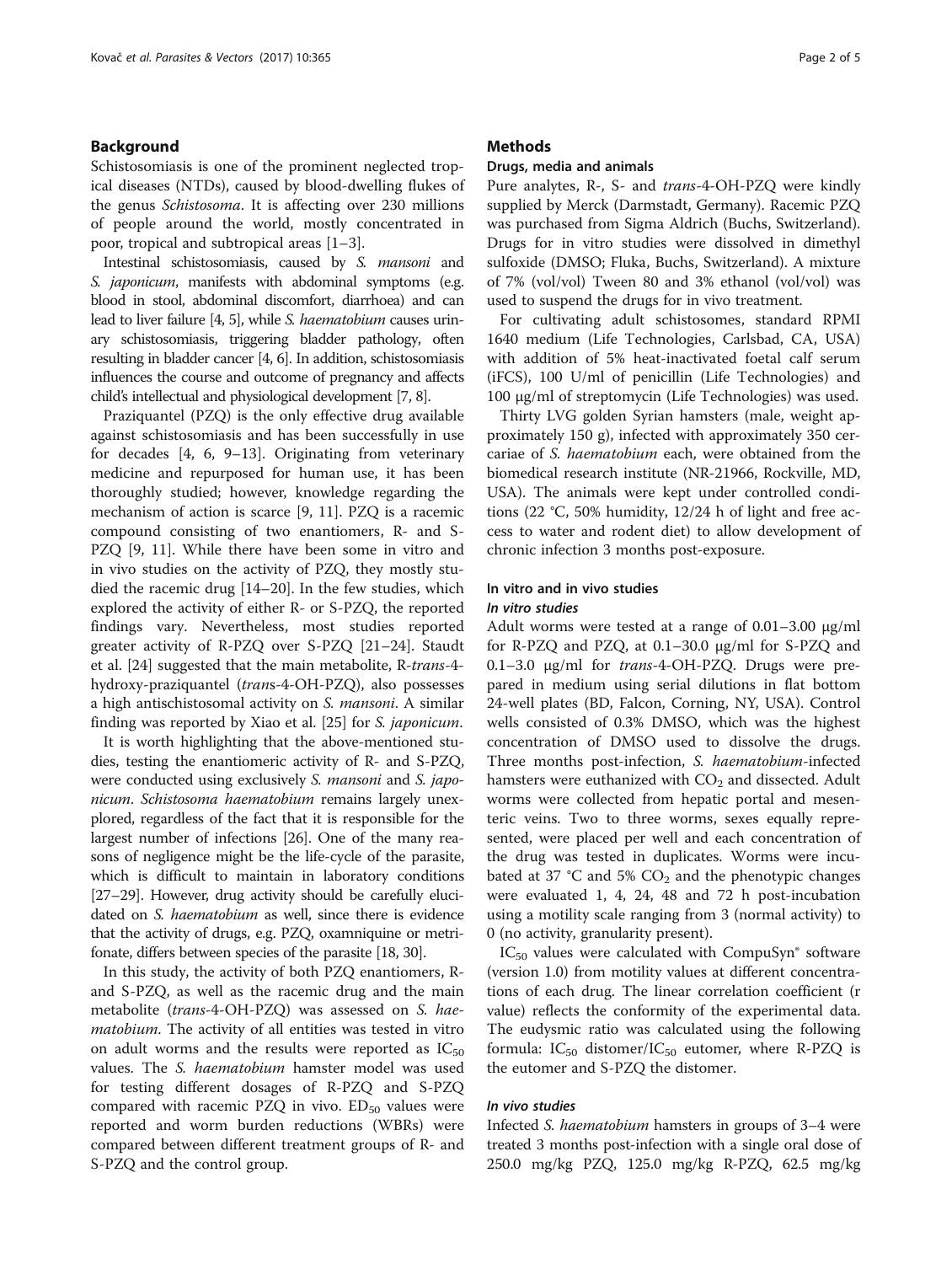R-PZQ, 31.0 mg/kg R-PZQ, 500.0 mg/kg S-PZQ, 250.0 mg/kg S-PZQ or 125.0 mg/kg S-PZQ. 10 days posttreatment hamsters were euthanized with  $CO<sub>2</sub>$  and dissected. Adult worms from intestinal veins were counted and sexed and the liver was inspected for live/dead worms and eggs. The control group (untreated) was dissected at the same time and the mean worm burden of treated hamsters was compared with untreated hamsters to determine the WBR.  $ED_{50}$  and eudysmic ratios were calculated as described above.

# **Statistics**

Statistical tests were performed using Prism software (version 7.03, GraphPad, CA, USA). Unpaired t-test allowing for unequal variances was used to determine differences in worm burden between the control group and the treatment groups.  $P < 0.05$  was considered to be significant.

# Results

# In vitro studies

In vitro  $IC_{50}$  and  $IC_{90}$  values (4 and 72 h of incubation) of racemic PZQ, pure enantiomers and trans-4-OH-PZQ obtained against adult worms of S. haematobium are summarised in Table 1. The  $IC_{50}$  of R-PZQ was 0.007 μg/ml at 4 h and 0.01 μg/ml at 72 h, while S-PZQ was  $501 \times$  less active (eudysmic ratio at 4 h) yielding IC<sub>50</sub> values of 3.51 and 3.40 μg/ml (4 and 72 h, respectively). The IC<sub>50</sub> of PZQ was 0.03  $\mu$ g/ml, which is 4.3× higher compared to R-PZQ. Trans-4-OH-PZQ revealed an  $IC_{50}$ of 1.47 μg/ml at 4 and 72 h, respectively.

# In vivo studies

Total WBRs and female WBRs following different single oral doses of R-, S-PZQ and PZQ are presented in Table [2](#page-3-0). For all drugs and dosages tested, a higher activity on the female worms was observed. PZQ reduced the total worm burden by 99.3% at a single dose of 250.0 mg/kg. R-PZQ showed the highest total WBR at 125.0 mg/kg (98.5%) while with a half of the dose (62.5 mg/kg) the WBR was lower (75.6%). The lowest dose of R-PZQ, 31.0 mg/kg, yielded still a high total WBR of 73.3%. S-PZQ revealed a high activity at 500.0 and 250.0 mg/kg with total WBRs of 94.1 and 83.0%. A moderate total WBR of 46.7% was observed when the hamsters were treated with 125.0 mg/kg of S-PZQ. The calculated  $ED_{50}$ s for R- and S-PZQ were 24.7 and 127.6 mg/kg, respectively, with a

corresponding eudysmic ratio of 5.17. All female and total WBRs of the different treatment groups were significantly different from the control group ( $P < 0.05$ ), except for the total WBRs of lowest doses of R- and S-PZQ (31.0 mg/kg and 125.0 mg/kg, respectively), which showed not to be significantly better compared to the control group.

# **Discussion**

With no available alternative drug, PZQ is the mainstay of schistosomiasis control [[9](#page-4-0)–[12](#page-4-0)]. Apart from reliance on a single drug, an additional drawback is the large dose required, resulting in a huge size of the tablet, containing a racemic mixture of PZQ [\[31](#page-4-0)–[33\]](#page-4-0). The discussion about the activity of each enantiomer of the drug, namely R- and S-PZQ, has been on-going and therefore it is time to conclude which enantiomer is responsible for the antischistosomal activity [\[9](#page-4-0), [32](#page-4-0)–[34\]](#page-4-0). Moreover, development of a paediatric PZQ formulation is currently ongoing and thorough examination of in vitro and in vivo activity of PZQ and its enantiomers will not only contribute to a better understanding of the drug but also aid to select the optimal entity for the final for-mulation (R-PZQ or racemic PZQ) [\[35\]](#page-4-0). While S. *mansoni* has been thoroughly researched, S. haematobium remains neglected in the laboratory, despite of being responsible for a large share of the burden of schistosomiasis [\[26, 29](#page-4-0)]. This holds true also for drug sensitivity testing including studies on PZQ. While a few studies assesed the activity of PZQ on S. haematobium, all of them only evaluated the activity of racemic PZQ [\[18, 19](#page-4-0), [29](#page-4-0)]. Studies on S. haematobium are pivotal as many antischistosomals, oxamniquine, metrifonate and PZQ have very distinct profiles on the different schistosome species [[30](#page-4-0)]. To our knowledge, our study is the first to investigate the activity of both enantiomers of PZQ, at three different doses, compared to a single dose of PZQ, in vivo. Additionally, the activity of both enantiomers was compared also to the main human metabolite, trans-4-OH-PZQ, and the racemic drug, in vitro. Our results show that R-PZQ is driving the antischistosomal activity of PZQ, both in vitro and in vivo. The  $IC_{50}$  value of racemic PZQ was  $4.3\times$  higher compared to the enantiopure R-PZQ in vitro. In vivo results followed a similar pattern: R-PZQ at 125 mg/kg resulted in WBRs above 98%, as did a twice higher dose of PZQ, 250 mg/kg. The latter result is in the line with findings from the dose-

**Table 1** IC<sub>50</sub> and IC<sub>90</sub> values of PZQ, R-PZQ, S-PZQ enantiomers and trans-4-OH-PZQ against adult worms of S. haematobium

|                | $IC_{50}$ at 4 h ( $\mu$ g/ml) | r-value | $IC_{50}$ at 72 h ( $\mu$ g/ml) | r-value | $IC_{\rm q0}$ at 72 h ( $\mu$ g/ml) | r-value | Eudysmic ratio |
|----------------|--------------------------------|---------|---------------------------------|---------|-------------------------------------|---------|----------------|
| PZO            | 0.03                           | 0.978   | 0.03                            | 0.965   | 0.09                                | 0.978   | 501            |
| R-PZQ          | 0.007                          | 0.803   | 0.01                            | 0.940   | 0.03                                | 0.940   |                |
| S-PZO          | 3.51                           | 0.925   | 3.40                            | 0.923   | 5.98                                | 0.923   |                |
| Trans-4-OH-PZQ | 1.47                           | 0.891   | 1.47                            | 0.891   | 3.31                                | 0.891   |                |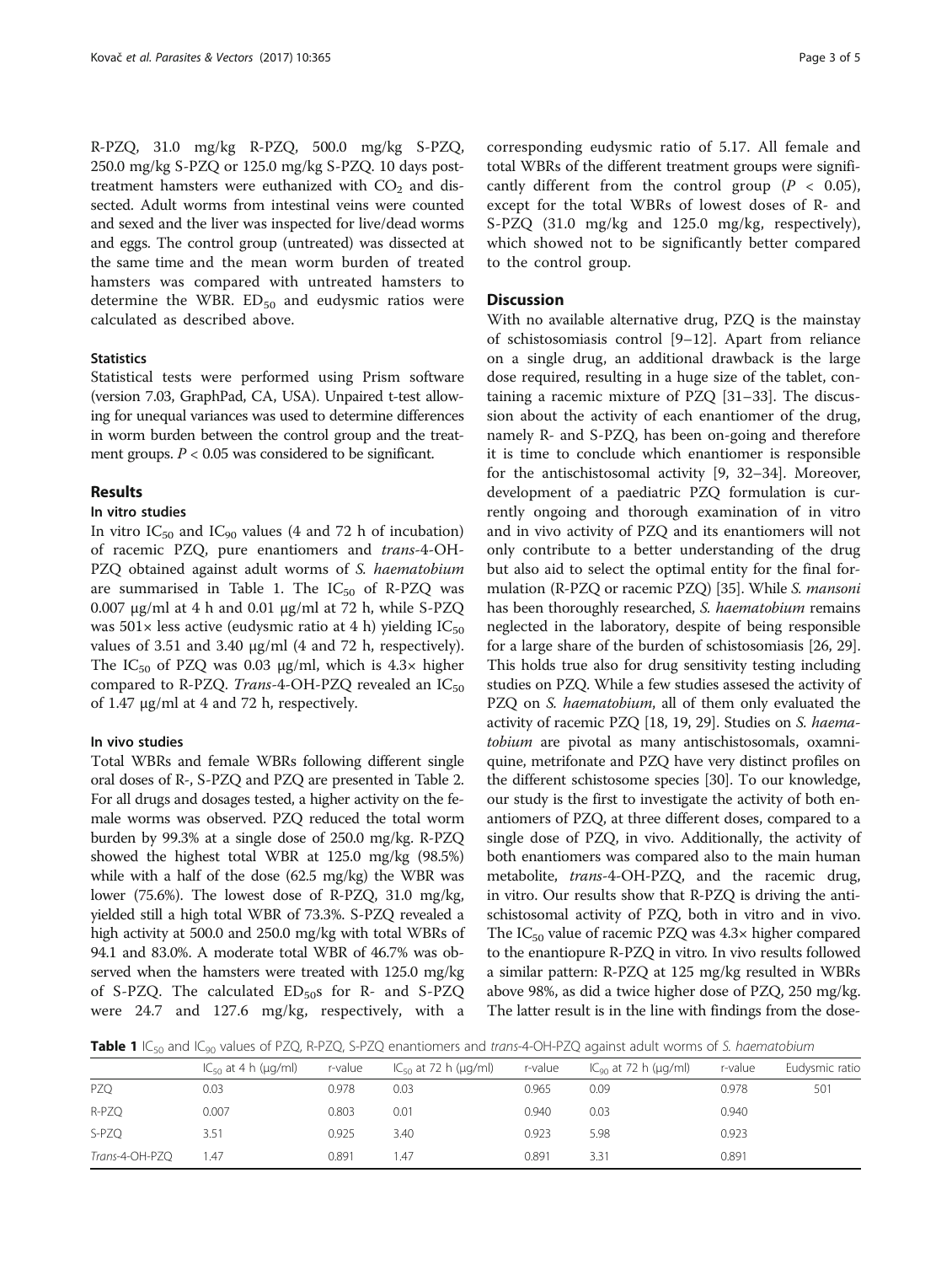<span id="page-3-0"></span>Table 2 Worm burden reductions (WBRs) following different single oral doses of R, S-PZQ and PZQ

|              | No. of hamsters<br>cured/treated | Mean no. of alive worms $\pm$ SD |                  |                 |                     | <b>WBR</b> | Female         | ED <sub>50</sub>  |                   |
|--------------|----------------------------------|----------------------------------|------------------|-----------------|---------------------|------------|----------------|-------------------|-------------------|
|              |                                  | Liver                            | Mesenteric veins | Total           | Females             | (% )       | <b>WBR</b> (%) | (mq/kg)           |                   |
| Control      | 0/4                              | $2.75 \pm 3.8$                   | $31.0 \pm 9.5$   | $33.8 \pm 16.8$ | $15.3 \pm 5.2$      |            |                |                   |                   |
| PZQ          |                                  |                                  |                  |                 |                     |            |                |                   |                   |
| 250.0 mg/kg  | 3/4                              | $0.25 \pm 0.5$                   | $\overline{0}$   | $0.3 \pm 0.5$   | $\mathsf{O}\xspace$ | 99.3       | 100            |                   |                   |
| 200.0 mg/kgb |                                  |                                  |                  |                 |                     | 77.2       |                | 118.1             |                   |
| 150.0 mg/kgb |                                  |                                  |                  |                 |                     | 66.1       |                |                   |                   |
| 100.0 mg/kgb |                                  |                                  |                  |                 |                     | 39.2       |                |                   |                   |
| R-PZQ        |                                  |                                  |                  |                 |                     |            |                |                   |                   |
| 125.0 mg/kg  | 2/4                              | $0.25 \pm 0.5$                   | $0.25 \pm 0.5$   | $0.5 \pm 0.6$   | $\circ$             | 98.5       | 100            | 24.7 <sup>a</sup> |                   |
| 62.5 mg/kg   | 1/4                              | $5.0 \pm 4.7$                    | $3.25 \pm 3.6$   | $8.3 \pm 8.1$   | $2.3 \pm 3.3$       | 75.6       | 85.2           |                   |                   |
| 31.0 mg/kg   | 0/3                              | $6.7 \pm 11.5$                   | $2.3 \pm 2.3$    | $9.0 \pm 13.9$  | $4.0 \pm 6.9$       | 73.3       | 73.8           |                   |                   |
| S-PZQ        |                                  |                                  |                  |                 |                     |            |                |                   |                   |
| 500.0 mg/kg  | 3/4                              | $1.25 \pm 2.5$                   | $0.75 \pm 1.5$   | $2.0 \pm 4.0$   | $\circ$             | 94.1       | 100            | $127.6^a$         | 5.17 <sup>c</sup> |
| 250.0 mg/kg  | 2/4                              | $4.0 \pm 4.9$                    | $1.75 \pm 2.1$   | $5.8 \pm 6.9$   | $\mathsf{O}\xspace$ | 83.0       | 100            |                   |                   |
| 125.0 mg/kg  | 0/3                              | $7.0 \pm 6.2$                    | $11.0 \pm 6.0$   | $18.0 \pm 12.1$ | $0.7 \pm 0.6$       | 46.7       | 95.6           |                   |                   |

<sup>a</sup>Determined on total worm burden reductions

b<br>Data reported by Webbe & James [[18\]](#page-4-0)<br><sup>c</sup>Eudvemic ratio

Eudysmic ratio

response relationship study with PZQ in S. haematobium infected hamsters conducted by Webbe & James, yielding an  $ED_{50}$  of 118 mg/kg [\[18\]](#page-4-0).

Strikingly, it seems that in case of S. haematobium in contrast to S. mansoni [\[36](#page-4-0)], also S-PZQ possesses nonnegligible activity. An  $ED_{50}$  of 127.6 mg/kg was calculated for S-PZQ, which is close to the value of the racemic drug. For comparison, S. mansoni-infected mice treated with 800 mg/kg S-PZQ showed only a low WBR of 19.6%. Hence, the eudysmic ratio is 64-fold lower for S. haematobium compared to S. mansoni [\[36\]](#page-4-0). However, it is worth highlighting that differences in the drug sensitivity between the two species might also be due to differences in the model, the hamster versus mouse model [[27\]](#page-4-0). Finally, also trans-4-OH-PZQ revealed a 2.3 and 2.4-fold higher activity (72 and 4 h, respectively) against S. haematobium in vitro when compared to S. mansoni. A contribution of S-PZQ and trans-4-OH-PZQ to PZQ's activity could explain the higher sensitivity to PZQ of S. haematobium when compared to S. mansoni in humans [[30\]](#page-4-0). In humans, S. haematobium are residing in the venus plexus of the bladder, getting exposed mostly to high concentrations of S-PZQ and the metabolite, as a consequence of first pass metabolism. This is in contrast to *S. mansoni*, where the adult worms are exposed to un-metabolised drug in the mesenteric veins, prior to reaching the liver.

In addition, we observed increased sensitivity of female worms compared to the males in vivo for all entities studies. For example, the lowest dose of S-PZQ achieved a

female WBR of 95.6%, while the males were only mildly affected (total WBR of 46.7%). The higher activity of PZQ on female worms has been reported previously [[20\]](#page-4-0).

As mentioned above, due to the difficulties maintaining the S. haematobium life-cycle, our in vivo data are based on a single experiment and the in vitro data on duplicate experiments. While we feel our data are robust and in line with standard procedures, in order to draw a final conclusion, which PZQ enantiomer to recommend for the therapy of S. haematobium infections, additional experiments would be beneficial.

# Conclusion

To conclude, we observed that R-PZQ possesses the highest activity among the PZQ enantiomers and main human metabolite tested against S. haematobium. Surprisingly, S-PZQ- showed a high activity in vivo. Additionally, the main human metabolite displayed an activity higher than S-PZQ in vitro. In the line with the current efforts to develop a paediatric formulation, an enantioselective R-PZQ formulation might bear some risk; however, further laboratory studies as well as clinical trials, including pharmacokinetic/pharmacodynamics relationship studies, would be required to confirm our findings.

## Abbreviations

ED<sub>50</sub>: Dose of the drug needed to reduce the worm burden by 50%; IC<sub>50</sub>: Concentration of the drug, needed to kill 50% of the parasites; PZQ: Praziquantel; WBR: Worm burden reduction